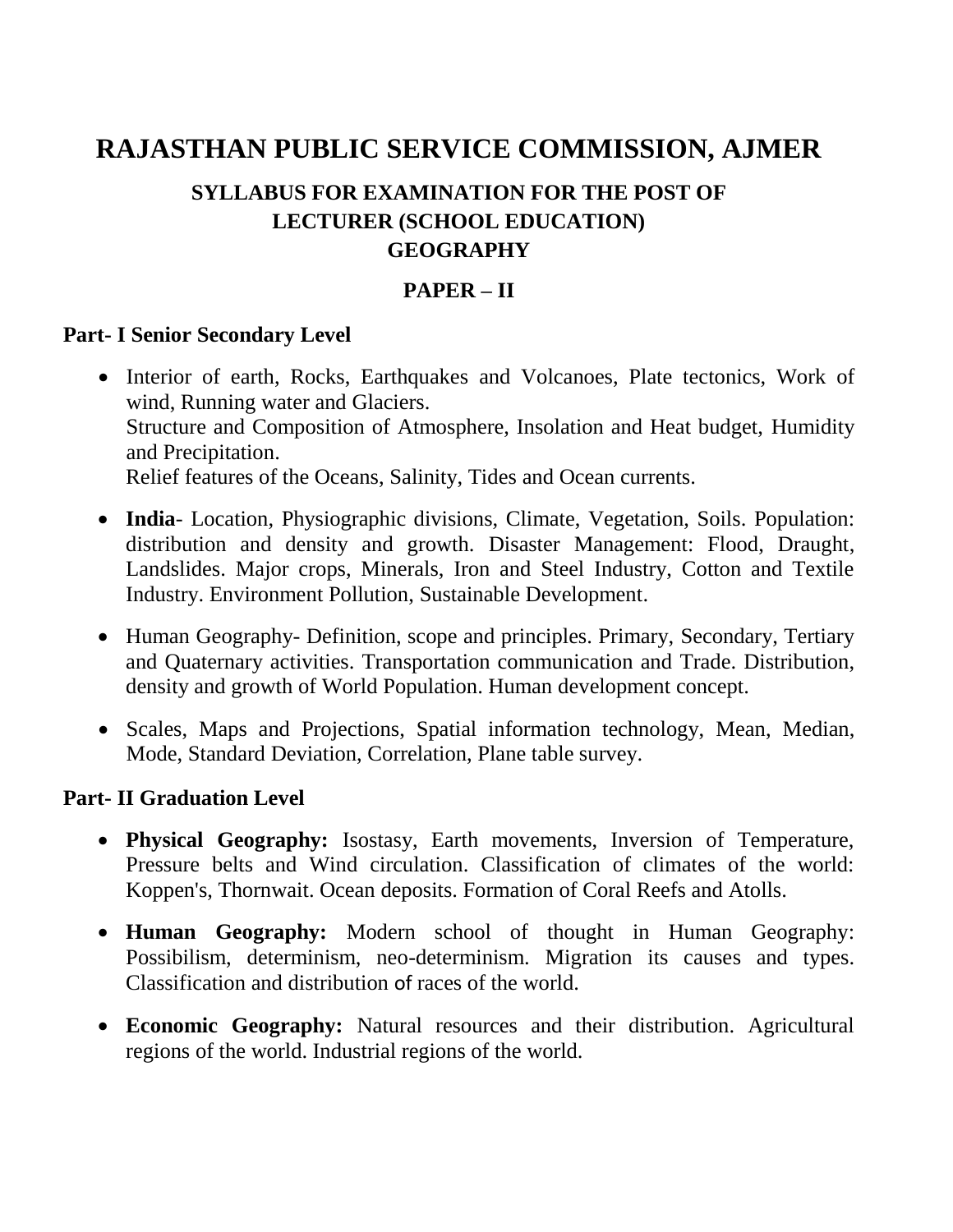- **Geography of Thought:** Definition, scope, nature and purpose of Geography, contribution of Greek Geographers, Roman Geographers. Works of Humboldt, Ritter, Ratzel, Hartshorne, Huntington, Blache and Carl Saur.
- **Rajasthan:** Physiography, Drainage, Climate, Vegetation, Soils, Irrigation. Major crops, chief minerals, major industries. Population distribution and density. Desertification, Agro-climate regions.

## **Part- III Post Graduation Level**

- **Geography of Thought-** Behavioural geography. Recent trends in geography. Development of geography in India.
- **Geomorphology-** Fundamental concepts, slope evolution. Application of Geomorphic mapping. Environmental geomorphology.
- **Economic Geography-** Theories of Plant Location: Weber's Least Cost theory. Economic regions of India.
- **Urban Geography-** Origin and growth of Towns in Ancient, Medieval and Modern period. Umland, Principles of Town Planning.
- **Agricultural Geography-** Von Thunen's Agricultural Location theory. Green Revolution in India. Agro-forestry importance and its scope in India.
- **Population Geography-** Theories of Population: Malthusian and Optimum. The Population Policy of Government of India.
- **Political Geography-** Development of Political Geography. Concepts of Mackinder. The Unified Field theory of Political Geography by S.B. Jones. Frontiers Boundaries and Buffer zones.

### **Part – IV (Educational Psychology, Pedagogy, Teaching Learning Material, Use of Computers and Information Technology in Teaching Learning)**

## **I. Educational Psychology**

- Concept, scope and functions of educational psychology.
- Physical, cognitive, social, emotional and moral developmental characteristics of adolescent learner and its implication for teaching-learning.
- Behavioural, cognitive and constructivist principles of learning and its implication for senior secondary students.
- Concept of mental health & adjustment and adjustment mechanism.
- Emotional intelligence and its implication in teaching learning.